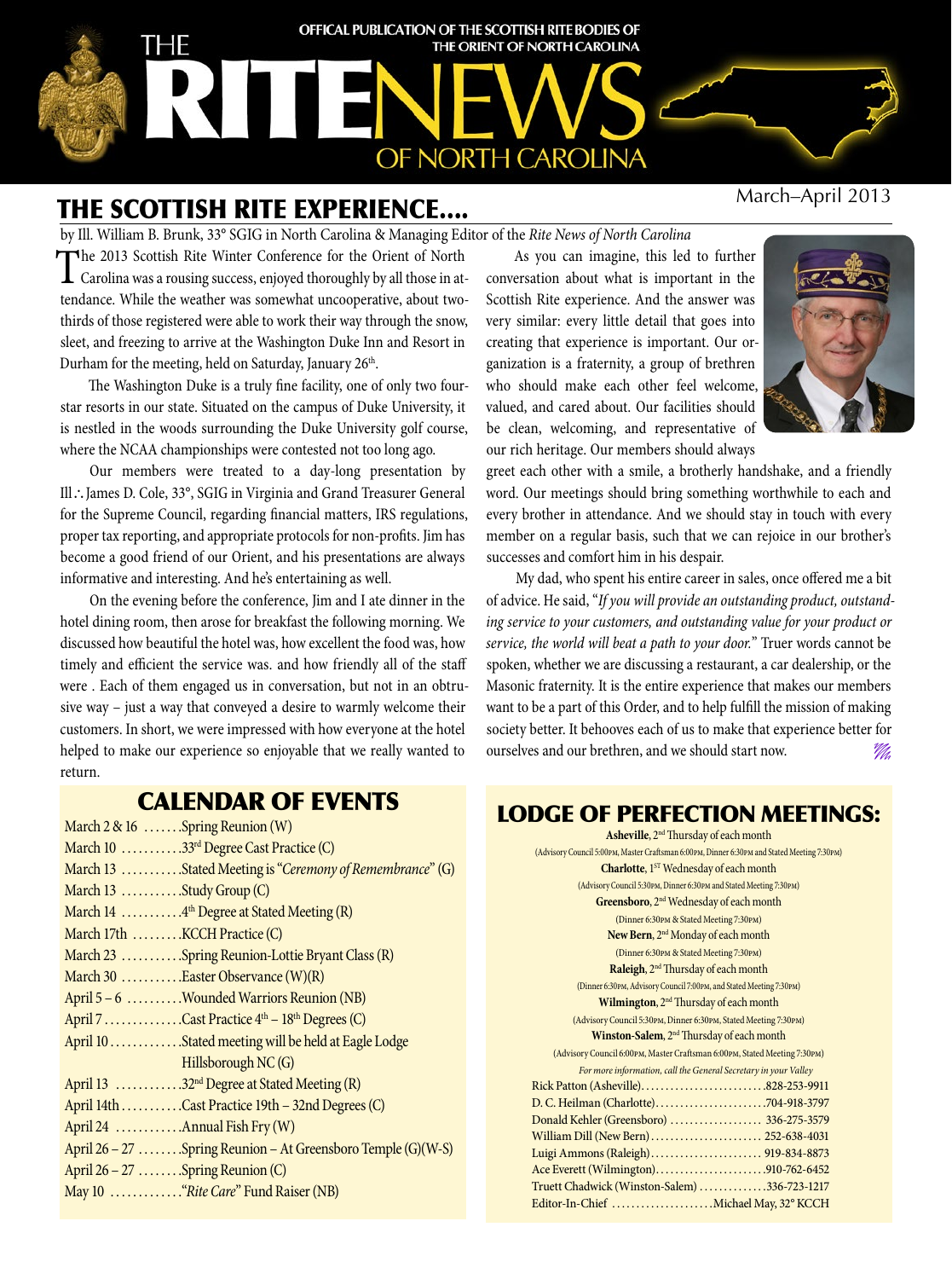### The Valley of AshEville From the Venerable Master

by Art Fritog, 32˚ KCCH

The 2013 season starts like water pouring out of a fire hy-<br>drant. All of the officers have been elected and installed. Our first meeting in January was held at the Scottish Rite Club in Franklin where we installed the officers for the various offices, including our KSA Chapter in Franklin. These men are so committed that they have picked the 29<sup>th</sup> degree and will put it on this year.

In February, we celebrated the honorable and wonderful Scottish Rite Masons that went *"to that house not made with hands eternal in the Heavens*". WB Robert Vance 32nd degree KCCH, will begin this years theme, Education. In the interest of fulfilling our promise that we are the college of Masonry we plan on having the brethren that have taken the 1<sup>st</sup> and 2<sup>nd</sup> Master Craftsmen Classes, or merely someone that has a particular degree that they have worked on, announce the chapter he will be presenting a month before his essay.

We are going to let the membership know what the next lecture is on, and that should give the members a good month to study the degree and ask questions or comments on the degree. While the first will be given for all, Ladies are welcome. After that we will have special events where we can get the wives involved, including a Valentines Day program, a picnic and a Friends Dinner.

I am proud to be a Scottish Rite Mason and hope that all the readers of this publication feel the same way. As our membership continues to decrease, the "*Household of the Faithful*" will continue to try and excel in all of our endeavors. We consider it a privilege and an honor to be in this organization and under the competent hands of our SGIG Illustrious Marty Fischer we will gain strength and grow in mind and spirit even if we lose a few people in the years to come.

It is quite an honor to be elected as the Venerable Master and I hope I can live up to some of the wonderful work accomplished by my predecessors, especially WB Ronnie Reese who was Venerable Master for the last two years and did a particularly good job considering our move from a big building to a lodge facility, thanks to Black Mountain Lodge. I do believe that our Valley is on the cutting edge of Masonry and that we will continue with new and innovative ideas to stay ahead of the curve. Our Valley Secretary for the last six years is a joy to work with and we all hope he stays on for a long time, Illustrious Brother Rick Patton.

There are not many genuine heroes still around today<br>from World War II, and in just a few short years we<br>in the calculus of the calculus of will not have any. However, nestled near the foothills of the Great Smokey Mountains, there is still such a man. His name is Howard Belton Greene, and he is our Brother.

Did he receive any medals? You bet he did. Brother Greene earned and was awarded twenty-two medals.  $2^{3}$  Greene earned and was awarded twenty-two medals. a Scottish Kite Mason.

I am blessed with a great staff of men that do their jobs, and help to keep me on the straight and narrow. We are looking forward to our educational classes and at the same time we are getting to know our brothers and friends better than we have in the past. We hope to make ourselves and our brethren better involved in their world in Masonry by speaking at the Blue Lodges and presenting them with their Masonic lapel pins upon becoming a Master Mason and a pamphlet on Scottish Rite Masonry. We will also continue to the best of our ability to present the certificates of completion for the Master Craftsman program at the Blue Lodge level.

So, we take just a few minutes to recognize, salute and honor our Brother and the many others like him all over this great land of ours, and to each we say, "*Thank you." "///*<br>Brother Howard B. Greene, 32°, with our S.G.I.G. Personal Representative -

Following our trip to Franklin, we had our own Degree Master workshop at the lodge. We hope to start collecting new and like new products for our silent auction at the Friends Dinner in August. We have a very strong line coming up the ranks and I am encouraged for the Valley of Asheville that we will continue to succeed in our goals and remain at the top of innovations for the Valley, as well as helping other Valleys in any way we can.

> The degree teams continue to practice for the upcoming<br>
> Spring reunion and the Honors conferrals scheduled for the Orient of North Carolina in November 2013. Practice schedules:

Sunday, March  $10^{th}$  33° degree practice 3:30p Sunday, March 17<sup>th</sup> KCCH degree practice 2:00p Sunday, April  $7<sup>th</sup>$  Cast practice  $4<sup>th</sup>$ -18<sup>th</sup> 1:30p Sunday, April  $14^{th}$  Cast practice  $19^{th}$ -32<sup>nd</sup> 1:30p Sunday, May  $5<sup>th</sup>$  KCCH degree practice 2:00p

Sunday, June  $16<sup>th</sup>$  33° degree practice 3:30p Sunday, June 23rd KCCH degree practice 2:00p

# The Valley of AshEville SALUTE TO OUR VETERANS –Profile of an American Hero

### by Ill. John M. Burchfield 33˚

The Ambassador Program plans to send a mailing to all blue lodge secretaries and masters in the Valley of Charlotte to inquire if a lodge would like a Masonic education program on the Scottish Rite presented at one of its upcoming stated communications. Current Charlotte Scottish Rite Ambassadors will be asked to participate and present an overview of the Scottish Rite. The letter will also inquire if the lodge would like to respond with a report on needs for any of its Scottish Rite members of which the valley may be unaware. Additionally, the lodge will be asked to confirm the name of its current Scottish Rite Ambassador. A petition for the Scottish Rite degrees will also be included for the convenience of the lodge and

The Valley of Charlotte is a buzz with activity as we move into the new year. As you can see we have groups of brothers working to improve our degree presentations, working on membership and our present in the Blue Lodges, as well as those who provide service to the Rite through their many activities within and outside of the Valley.

After enlisting into the Army, Brother Greene found himself among the Allied troops that landed on the beaches at Omaha and Utah. Brother Greene went on to fight in many battles in Luxembourg, France and Germany, and was a part of the liberation of several concentration camps.

Brother Tom Barto has taken the responsibility for the Brother 2 Brother program. He is working with Ambassador Chairman, Chris Hall to strengthen our presence in the Blue Lodges and stay in touch with members who may have fallen away and need a kind word of encouragement to reengage. More to come on their plans to energize both programs.

Among which were two Purple Hearts, four battle stars, and the Combat Infantry badge. During the war he served with honor and distinction in the 28th Infantry Division and 8th Infantry Regiment and honorably retired as a Chief Warrant Officer in 1968.

Since that time Brother Greene has continued to serve his fellow man in many capacities. Beloved by his community, several years ago North Carolina's Polk County named their Department of Social Services building in Brother Greene's honor. Brother Greene received his Scottish Rite degrees in May of 1961 and now has over fifty-one years as a Scottish Rite Mason.

Our distinguished Brother has shared many stories pertaining to the war with our Valley, Some good, some funny and some very sad. One can only imagine what he and his comrades must have gone through during those battles, the many lives that were saved, and the ones sacrificed, so that other could live. Although Brother Greene stands at only 5 feet 6 inches tall, he is a giant of a man when you consider what he has done during his life, and what he still continues to do even now. Brother Greene is 93 years young.



*Illustrious Martin Fischer, 33*˚*.*

# The Valley of Charlotte Ritualistic Labors

by Ill. Jack Huskey, 33° , Director of the Work

Many thanks to the cast and crew for their dedication and hard work in order to exemplify each degree to make the reunion experience special for our candidates. *.*

# The Valley of Charlotte Ambassador Program

### by Chris Hall, 32° KCCH

## The Valley of Charlotte From the Secretary

### by D.C. Heilman 32°KCCH

Our hats off to each of these dedicated men!

We have undertaken project to plant new arborvitae trees around the property to enhance the look of our property following the massive clean-up completed last year.

We have much to do around the facility to maintain our home. If you have time and can volunteer your talent to help in maintain our facility please call the office to see how you can help. We have a work list of ongoing projects that need a couple of hands to "knock it out". Are you

game?

### The RITENEWS of North Carolina The RITENEWS of North Carolina

Don't forget to check the website for the calendar of events scheduled for the Valley. We utilize the web site, email and phone tree to keep our members informed of schedules.

*Continued on page 4*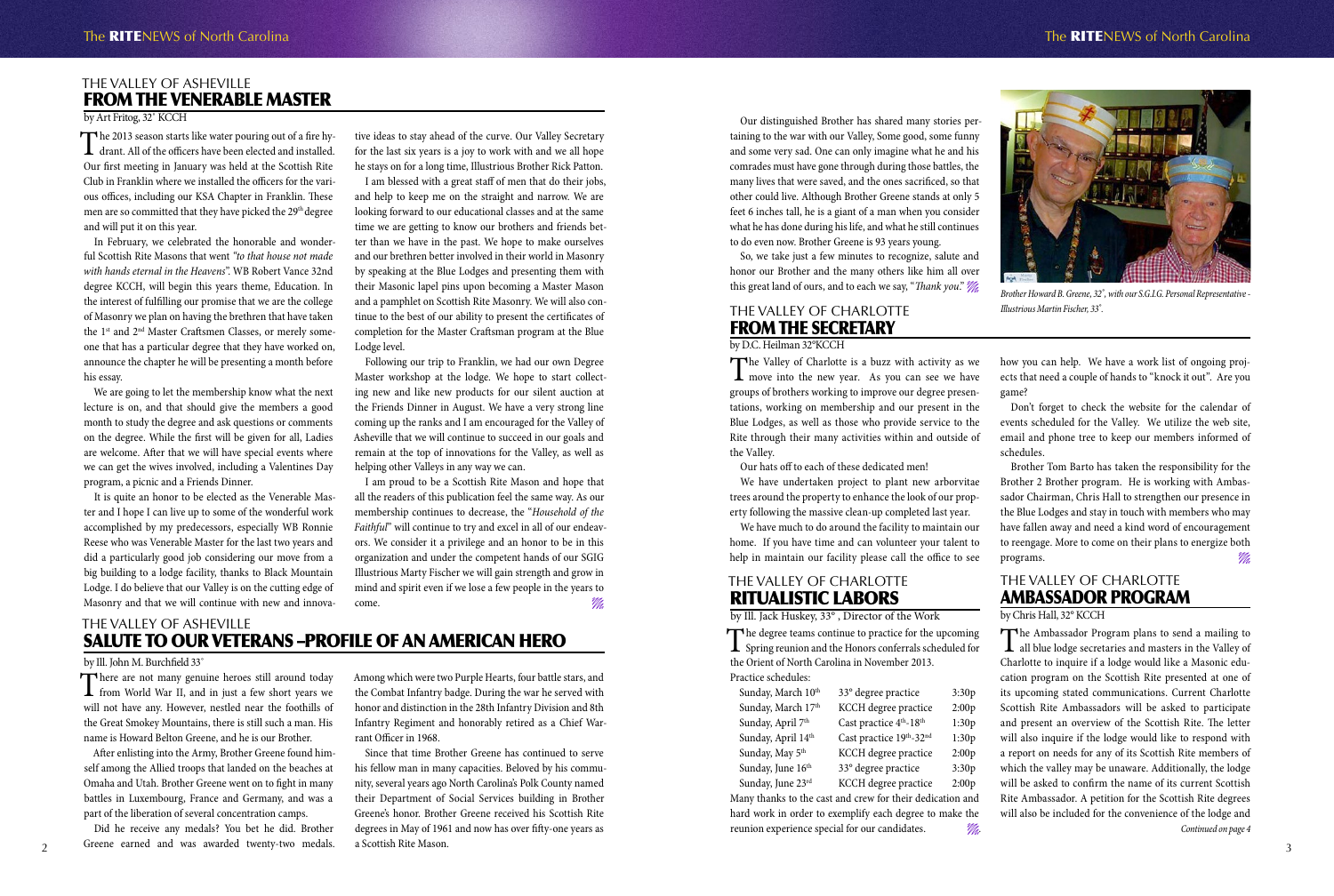# The Valley of New Bern Spring Reunion

by Ill Steve Burgess 33<sup>°</sup>

# The Valley of NEW BERN Annual "*Rite Care*" BBQ Chicken Fundraiser

by Ill Steve Burgess 33<sup>°</sup>

On Friday, May 10th, 201 the Valley of New Bern will hold<br>its annual "*Rite Care*" BBQ Chicken Fundraiser. Members of the Valley along with several volunteers will assemble at 6AM to light the grills and put into action the plans that had been painstakingly worked out for several months. The chief cook Brother Johnnie Surles 33°, assisted by his dedicated team of six "*grill masters*", over the course of the day, will cook and prepare "Carolina Style" over 600, chicken halves.

There are several ways in which you can help and be a part of this worthwhile effort. The first way is to sell or purchase the chicken BBQ tickets which were mailed to you. The tickets sell for  $$7.^{00}$  each and the returned stub enters you in the draw-

The Valley of New Bern is proud to announce the "*Wounded Warrior Reunion*". Please mark your calendars for Aril 5th and 6th and participate in the spring reunion. Your presence makes all the difference. Well attended reunions reinforce the importance of the reunions to the candidates. Show your support of the Scottish Rite and help make this reunion a memorable experience for everyone involved.  $\frac{1}{4}$  ends with delight, scottish Kite Masonry in Greensboro is  $\frac{1}{4}$   $\frac{1}{5}$  for  $\frac{1}{2}$  for  $\frac{1}{2}$  from  $\frac{1}{2}$  for  $\frac{1}{2}$  from  $\frac{1}{2}$  from  $\frac{1}{2}$  for  $\frac{1}{2}$  from  $\frac{1}{2}$  for  $\frac{1}{2}$  fro

There is much to do and the temple staff and fund raising committee have been working diligently to make this year's event a huge success. As you know the Valley of New Bern takes great pride in its support of the "*Rite Care*" clinics. There are reportedly fourteen million Americans who have speech or language problems. Speech and language problems isolate us from other people and frustrate our efforts to learn and grow. When a child has a communication disorder, the feeling of isolation can be overwhelming. Speech disorders can impact success in school. Research shows that as many as 84% of incarcerated youths have problems communicating. Fortunately, those same statistics show that with early identification and support, many children with speech and language disorders develop the communication skills needed to succeed in school and in life. The "*Rite Care*" clinics in North Carolina provide speech and language services to children who need more services than may be provided by schools. The Scottish Rite Masons of North Carolina help fill the gap in services through diagnosis, assessment, education and therapy. Services are provided to children affected by speech and language disorders without regard for the ability to pay.

 $\prod$  hope everyone is well and escaped the wide spread flu<br>that has hit our state this winter so hard. The newly elected officers for 2013 have been installed and are anxious to assume their positions with fresh ideas for the upcoming year's events. A special committee formed is working on new ideas for the important observances for the coming year. One is *Ceremony of Remembrance* March 13th. The Wise Master of the Chapter of Rose Croix is Ashley Cook, 32° KCCH. As always, everyone is cordially invited and their families to attend this beautiful ceremony.

Unity. It is a word that challenges, intrigues, and de-<br>lights us. It is something we seek to understand, plan for, work toward, and celebrate when it happens.

> ing for a 42" High Definition Digital TV. We ask that you return the stubs for all the tickets you have sold as quickly as possible to ensure that individuals who purchased the tickets get entered into the drawing.

Additionally, you might want to consider a tax deductible donation and return the tickets, and of course we are always in need of Sponsors. If you are interested in becoming a sponsor, please contact our sponsorship chairman, Brother Dana Outlaw KCCH at (252) 514-7401 for the types and amount of sponsorships available.

To our past donors throughout the world, (we had donors from Washington State, Japan, and Thailand), thank you for your generosity and support of our "*Rite Care*" Clinics. Finally, to those members of the community who purchased tickets and came out to support our Rite Care Language Disorder Clinics, thank you for your altruism and please share with other members of the community your experiences and invite them to participate in this year's event. I look forward to seeing the event this year surpassing the records set last year.

### The Valley of Greensboro From our Venerable Master

by Jesse Bowman, 32° KCCH

This is a great opportunity to bring prospective candidates for our Spring Reunion.

Our Spring Reunion is scheduled April 26<sup>th</sup> & April 27<sup>th</sup>. Please ask members of your blue lodge who aren't Scottish Rite Masons to join our great fraternity. On April 10<sup>th</sup> stated meeting will travel to Eagle Lodge No. 19 at 142 West King Street, Hillsborough, North Carolina. Our program will be done by Speed Hallman, 32° KCCH. If you haven't attended a Scottish Rite meeting Recently, come back and enjoy our brotherly friendship.  $\mathscr{W}_4$ 

Therefore, we will constantly strive to understand unity, plan for unity, work toward unity, and always celebrate unity when it happens. May our efforts be good and pleasant for all Masons and for the Great Architect of the Universe who has called us from darkness to light in this hour of His will and pleasure.



## The Valley of Greensboro Personal Representative

### by Ill Gene Cobb 33°

Unity is one of the greatest blessings a community can experience and enjoy. From Psalm 133:1 we read "*Behold, how good and pleasant it is when brethren dwell together in unity.*" Another translation, known as The Message, states: *"How wonderful, how beautiful, when brothers and sisters get along.*"

Unity is all about getting along. The Great Architect of the Universe did not call us forth from darkness to light in order to be struggling with one another. It was His intent that we "*get along*." The religious and political fanaticism in the world today is not our Creator's intent. Thus, those who are the builders of societies are constantly challenged to help as many people as possible "*get along*."

The most intriguing thing about our relationships with one another as Masons, for me at least, is not our similarities but our differences. It is as though all of us bring something to the table. Recently at our stated communication, we heard a message about the importance of maintaining balance in our lives. Change for the sake of change never works, but change to achieve balance is a great thing. Differences of opinion to maintain divisions is not unity, but differences of opinion to maintain an open mind holds unity in balance.

It is good and pleasant for brethren to get along and dwell in unity. Modeling this for society is, in general, every Mason's charge, but in particular within the Scottish Rite. Here in Greensboro, we are pulling together in wonderful ways to model unity. Sometimes, as Personal Representative to the SGIG, I have to beg the Advisory Conference to challenge and share a different view. My purpose is to help everyone have the opportunity to express himself. The result has been a pulling together, a respect, a brotherly love for one another that begins with a challenge and ends with delight. Scottish Rite Masonry in Greensboro is

any Master Mason who may wish to become a Scottish Rite Mason during the upcoming spring reunion to be held April 26 & 27. The Ambassador Program chairman and Brother to Brother Program chairman plan to meet and discuss how their respective members may assist one another in working toward our common goal of member outreach and support.

### *Continued from page 3*

### The Valley of Charlotte Knights of St. Andrew

by Todd Harrington, 32°

Brothers it brings me great pleasure and excitement to report that the Knights of St. Andrew for the Charlotte Valley have been actively working to promote the Scottish Rite throughout North Carolina. Recently we worked in Salisbury as attendants at the installation of the North Carolina Grand Master of Masons. Seeing our Knights dressed in full regalia was quite impressive and we received lots of friendly comments. In other great news, we have been receiving new members at each of our last 3 meetings. Our newest brothers have already taken active roles in many of our committees and we look forward to further fellowship and participation. In the upcoming months we will kick-off our fundraiser and start to develop a degree team for future Reunions. There's always more to come with the Charlotte KSA, so if you're interested in joining the Knights of St. Andrew please join us at our monthly meeting after the Stated Communication.  $\mathscr{W}_4$ 

uniting like never before and all of us are making it happen!

So together, we strive to understand, plan for, work toward, and celebrate unity when it happens. Scottish Rite Masons oppose religious and political fanaticism because it divides societies, households of faith, families, and fraternal orders. We welcome diversity and that's one of the things that makes being a Master of the Royal Secret so good and pleasant. I may not always agree with my brothers and they may not always agree with me, but we "get along" and if we are guilty of anything, maybe it is that delightful practice of being fanatics about brotherly love. We are getting along in Greensboro as we dwell together in unity!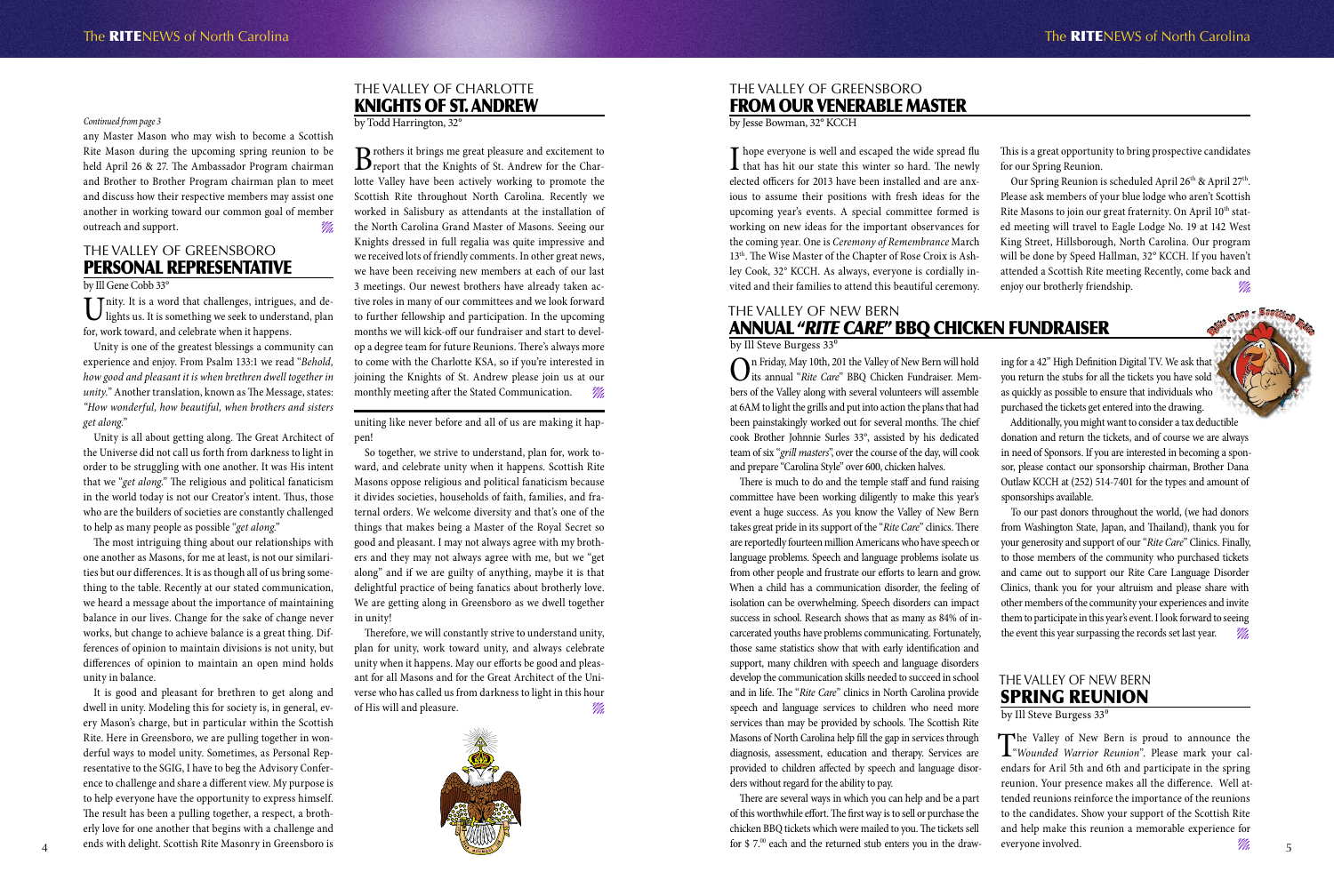### The Valley of Raleigh Joseph Montfort Medal

by Will Highsmith 32º

On January 15, 2013, Illus Bro. Michael Brantley, 33, received the Joseph Montfort Medal from W. Bro. Bob Gresham, Past Grand Master of the Grand Lodge of North Carolina, at Raleigh Lodge 500's Stated Communication. Illus Bro. Brantley has served with distinction as Grand Historian of the Grand Lodge of North Carolina and Classroom Director for the Scottish Rite Valley of Raleigh. He is a Past Master of Raleigh Lodge 500 and James B. Green Lodge 735. Illus. Bro. Brantley is also a Past Venerable Master of Carle A. Woodruff



Lodge of Perfection. In addition into his activities in the Blue Lodge and Scottish Rite, he is a member of the York Rite and various appendant bodies.

The Valley of Raleigh first Annual Banquet anD open Installation

### by Mark Stanton 32°

 $\sum_{\text{N}}$ n January 18<sup>th</sup>, the Raleigh Chapter of the Knights of Saint Andrew held their first Annual Banquet in combination<br>with an open Installation of the 2013 Officers. The auditorium was full of family and friends a and Installing Officer, Stan Joyner 32° KCCH began the evening's festivities with the Installation of the 2013 Officers. Afterwards, the Knights and their guests proceeded to the dining hall for an incredible dinner, some fantastic fellowship, a few comments and the annual awards. It was an outstanding evening and a great way to kick off the new year!

In years past it had been the custom of the Valley of Raleigh<br>and the Raleigh York Rite Bodies to hold a joint Ladies and n years past it had been the custom of the Valley of Raleigh Awards Night since many members of the Valley were also York Rite Masons.

## The Valley of Raleigh Scottish and York RiteS Hold Joint Ladies & Awards Night

### by Ill Andy Adams 33°

It was a truly wonderful evening which everyone enjoyed. As each lady left she was presented with a gift from the Valley of Raleigh. The contract of the contract of the contract of the contract of the contract of the contract of the contract of the contract of the contract of the contract of the contract of the contract of the contract of the c

That practice had slowly faded into memory until 2012 when Carle A. Woodrief Lodge of Perfection Venerable Master John W. Davis, 32° KCCH was also serving as High Priest of Raleigh Chapter No. 10, RAM. He decided that it was time to resume the custom and announced that Ladies Night would be a joint affair on November 30, 2012. With the help of Brother Jack Rose and the KSA, a fine meal fit for a King and his Lady was prepared.

> On January 19 the 2013 officers of the Knights of St. Andrew<br>were installed by emeritus members Richard Knauss, 32°,<br>were installed by emeritus members Richard Knauss, 32°, KCCH and Harry Turner, 32°, KCCH. The new officers pictured (top) from left to right are: Senior Deacon - Sir Adam Jennings, 32°, KSA; Senior Warden – Sir Ben Sorensen, 32°, KSA; First Knight – Sir Terry Kuhn, 32°, KSA; Secretary – Sir Eric Gray, 32°, KSA; Junior Warden – Sir Robert Parker, 32°, KSA; Junior Deacon – Sir Steve Bland, 32°, KSA. Missing from the picture is the Marshall – Sir Jason Harris, 32°, KSA and the Treasurer - Sir Parker Stevens, 32°, KSA, Past First Knight.

### The Valley of Wilmington **REUNIONS**

With a large crowd in attendance, pre-dinner fellowship was enjoyed. After dinner, Illustrious Brother Sam Vaughan, 33° Personal Representative, presented the Valley Service award to Brother Glenn Todd, 32° KSA. Brother Todd has distinguished himself by serving as chairman of the Rite Care Golf Tournament for the Valley of Raleigh and co-chairman for the Orient of North Carolina.

be accepted as late as 7:00 am the morning of the first day of the reunion. Up-to-date information can be found on our website or by calling the Temple at (910) 762-6452. The 2013 Fall Reunion will be held on November 1<sup>st</sup> and 2<sup>nd</sup>.

Ill Andy Adams, 33° and current Grand High Priest of the Grand Chapter of Royal Arch Masons of North Carolina then presented the York Rite Service Award to Companion and Sir Knight Ludwik Wodka. Sir Knight Wodka has distinguished himself by serving as Commander of Raleigh Commandery No.



**O**n March 30<sup>th</sup> the Valley of Wilmington will hold its annual Easter Observance. It will begin at 5:00 P.M. and will include the customary<br>ham dinner. However, due to this year's budget constraints, we are asking that a the "*Donation Basket*" that will be in the dinning hall.

4 in 2012 and as Degree Master of Enoch Council No. 5, R&SM. He is also a 32° KSA member of the Valley of Raleigh and serves as Degree Director for the Raleigh Council of Kadosh.

Companion Adams then presented a special award to Companion and Sir Knight Davis for his outstanding service to the Raleigh York Rite Bodies for the past three years while serving as a Presiding Officer each year. Brother and Companion Davis is active in both Rites and currently serves as Grand Principle Conductor of the Work in the Grand Council of Royal and Select Masters in North Carolina.



### The Valley of Raleigh

Left to Right. Front Row: Stan Joyner, Jeremy Vargo, Gary Glueck, Larry Hudson, Ludwik Wodka, Will Highsmith Back Row: Glenn Todd, Mark Stanton, Will Chriscoe



# The Valley of Wilmington Knights of Saint Andrew

by Richard W. Knauss, 32°, KCCH

Following the installation of officers, two new members of the Knights were initiated. Pictured (bottom) from left to right are Sir Jim Brandt, 32°, KSA and Sir Jim Tyler, 32°, KSA



## The RITENEWS of North Carolina The RITENEWS of North Carolina



tion fee is \$300.<sup>00</sup> per candidate. Petitions will

### by Richard W. Knauss, 32°, KCCH

In an effort to accommodate those candidates who can't get off<br>work on Fridays, the 2013 Spring Reunion will be split into two n an effort to accommodate those candidates who can't get off parts, held on two Saturdays. Part One will be held on March 2nd and Part Two will be held on March 16<sup>th</sup>.

Petitions are available at the Temple or on the "*Reunion*" page of our website www.wilmingtonaasr.org Remember that the initia-

## The Valley of Wilmington Easter Observance

by Richard W. Knauss, 32°, KCCH